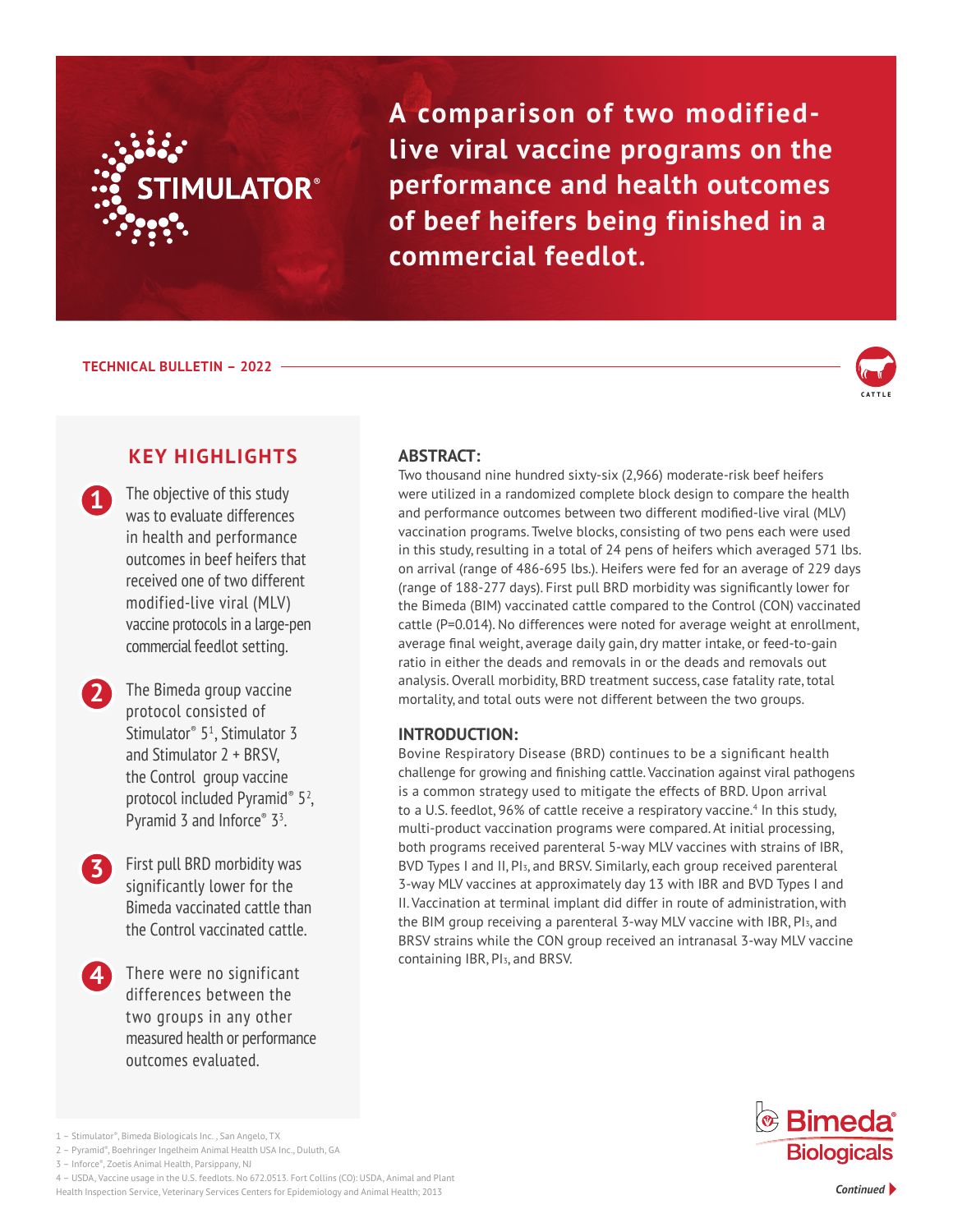### **MATERIALS AND METHODS:**

*Cattle –* Heifers of similar age, background, health status, body weight and breed type were used in a randomized complete block design to compare the effects of two MLV vaccination programs on the health and performance outcomes of moderate-risk cattle fed in a commercial Central Plains feedyard. Cattle were sourced from four sale barns in Kansas and Oklahoma between 2/3/2021 and 3/17/2021.

Heifers with dairy breed influence or Mexican origin were not permitted to be enrolled in the study. Cattle that failed an on-arrival visual health inspection or displayed a pre-existing abnormal health condition were declared ineligible to participate.

*Randomization and Processing –* Heifers that qualified for study enrollment were randomly assigned to treatment group during arrival processing using a randomization scheme that consisted of sequential, independent permutations of the two treatments. A separate randomization was generated for each block. Upon arrival to the feedyard, heifers were placed in receiving pens according to origin and provided *ad libitum* access to hay and water. Heifers received their initial vaccination and were processed and handled according to the standard feedlot procedures within 72 hours after arrival of the last heifer procured for the block. In addition to the vaccine, all cattle received the following products at initial processing: 1% ivermectin injection, topical diflubenzuron and permethrin anti-parasiticide, oral benzimidazole drench dewormer, macrolide antimicrobial injection, a longacting trenbolone acetate/estradiol combination implant, and a *Fusobacteria necrophorum* bacterin vaccine. The heifers enrolled in this study were revaccinated according to the treatment group at an average of 13 days on feed after arrival processing (range of 11 to 19 days). Both pens within a block were revaccinated on the same day. No other products were administered during revaccination. The heifers enrolled in this study were administered two growth-promoting implants while at the feedlot. The first implant contained 200 mg trenbolone acetate and 28 mg estradiol with a porous polymer film for extended pay-out and was administered during arrival processing. The second (terminal) implant administered also contained 200 mg trenbolone acetate and 28 mg estradiol and was administered an average of 112 days before close-out (range of 69 to 161 days). The heifers received their final respective vaccine concurrent with the administration of the terminal implant. No other products were administered concurrent with re-implant. Both pens within a block were re-implanted on the same day.

| <b>TREATMENT GROUP</b> | <b>BIMEDA</b>       | <b>CONTROL</b> |  |
|------------------------|---------------------|----------------|--|
| <b>ARRIVAL</b>         | Stimulator 5        | Pyramid 5      |  |
| <b>REVACCINATION</b>   | Stimulator 3        | Pyramid 3      |  |
| <b>RE-IMPLANT</b>      | Stimulator 2 + BRSV | Inforce 3      |  |

**Pens and Feed Management - Heifers were housed outside in** dirt-floored pens with a concrete bunk apron, typical for the beef industry. Pens utilized for housing of study heifers were similarly designed and had similar pen square footage, feed bunk and water tank space. Feed and bunk management was similar for all pens.

Each pen of heifers was acclimated to the finishing diet using a step-up program based on increasing diet concentrate levels. Feed bunks were assessed daily by a trained observer who estimated orts and determined the amount of feed to be delivered daily in order to provide near *ad libitum* access to feed. Water was available *ad libitum.*

*Animal Health Management –* Trained feedlot personnel evaluated the heifers daily for health. On any given day, both pens within a block were observed by the same individual to prevent confounding of the treatments by observer.

**BRD Therapies -** A five-day post-metaphylaxis interval was used during which only severe cases of bovine respiratory disease were eligible for treatment. Following this moratorium, heifers suspected to be affected by bovine respiratory disease, regardless of severity were taken to the hospital for evaluation including visual clinical signs, rectal temperature, body weight, and estimated degree of lung pathology based on thoracic auscultation. If warranted, first pull cattle received florfenicol/flunixin meglumine injection, cattle that required a second BRD treatment (second pull) received tulathromycin injection, cattle treated for a third time (third pull) received an enrofloxacin injection.

*Heavy Respiratory/AIP Therapy –* Cattle with less than 50 days until their projected harvest date, that weighed greater than 1,100 lbs, or both, suspected to be morbid with BRD or acute interstitial pneumonia (AIP) were permitted to receive a different therapeutic regimen with considerations given to drug withdrawal time and the ability to rail or send for emergency harvest. For their first treatment cattle received a danofloxacin injection, cattle that required a second treatment received a ceftiofur hydrochloride injection.

Necropsies were performed on cattle that were euthanized or found dead. All necropsies conducted for this study were performed by a veterinarian or trained feedlot employees.

*Trial Completion - Heifers were shipped by block to a commercial* packing plant as they became market ready between August and November 2021.

*Statistical Analysis –* Data were analyzed as a randomized complete block design with pen serving as the experimental unit. Continuous variables were analyzed using a linear mixed model and binary outcomes were analyzed using a generalized linear mixed model (PROC GLIMMIX; SAS Institute, Cary, NC). Models included the fixed effect of treatment and the random effect of block. The model estimation for binary variables was performed using a logit scale to link the events/trials response to a binomial distribution.



**CATTLE**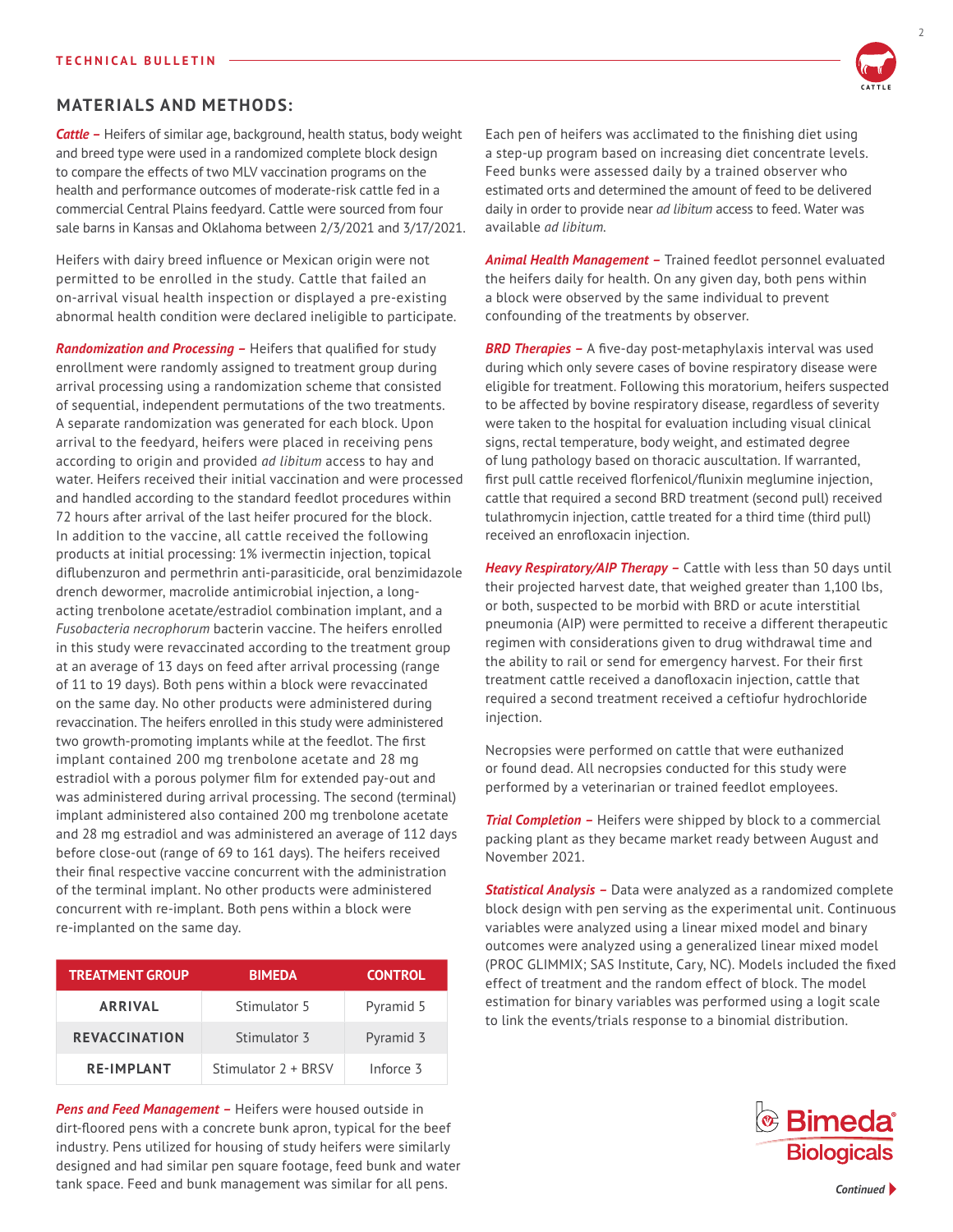#### **TECHNICAL BULLETIN**



## **RESULTS:**

Health outcomes are displayed in TABLE 1. First pull BRD morbidity was significantly lower for the BIM vaccinated cattle (P < 0.05) than the CON vaccinated cattle. No differences were significant (P > 0.05) for the remaining health outcomes. Pen level growth performance summary statistics are displayed in TABLE 2. No differences were noted for average weight at enrollment, average final weight, Average Daily Gain, Dry Matter Intake, or feed-to-gain ratio in either the deads and removals in or the deads and removals out analysis.

### **T A B L E 1:** *Health outcomes by MLV vaccine program*

| <b>VARIABLE</b>                                    | $BIM1,$ % | $CON2, %$ | $SEM3$ , % | <b>P-VALUE</b> |
|----------------------------------------------------|-----------|-----------|------------|----------------|
| $1st$ pull morbidity <sup>4</sup>                  | 12.7      | 13.7      | 2.15       | 0.420          |
| BRD 1 <sup>st</sup> pull morbidity <sup>5</sup>    | 7.2       | 10.2      | 1.74       | 0.014          |
| BRD 2 <sup>nd</sup> pull morbidity <sup>5</sup> ,  | 1.2       | 1.4       | 0.48       | 0.574          |
| BRD 3rd pull morbidity <sup>5</sup>                | 0.2       | 0.6       | 0.27       | 0.083          |
| BRD 1 <sup>st</sup> treatment success <sup>6</sup> | 74.1      | 78.4      | 4.42       | 0.422          |
| BRD 2 <sup>nd</sup> treatment success <sup>7</sup> | 54.7      | 51.5      | 11.43      | 0.838          |
| BRD CFR <sup>8</sup>                               | 14.3      | 9.6       | 3.21       | 0.255          |
| BRD Respiratory CFR <sup>9</sup>                   | 10.9      | 7.8       | 2.86       | 0.392          |
| Mortality                                          | 2.17      | 2.04      | 0.450      | 0.804          |
| <b>BRD</b> mortality                               | 0.76      | 0.89      | 0.271      | 0.703          |
| Digestive mortality                                | 0.59      | 0.33      | 0.218      | 0.313          |
| AIP mortality                                      | 0.20      | 0.33      | 0.164      | 0.498          |
| Other mortality                                    | 0.61      | 0.47      | 0.202      | 0.627          |
| Total Outs (Mortalities + Removals)                | 2.42      | 2.15      | 0.492      | 0.636          |
| <b>BRD Outs</b>                                    | 0.83      | 0.96      | 0.280      | 0.713          |
| Digestive Outs                                     | 0.59      | 0.33      | 0.218      | 0.313          |
| AIP Outs                                           | 0.26      | 0.39      | 0.185      | 0.542          |
| Other Outs                                         | 0.74      | 0.47      | 0.223      | 0.369          |

<sup>1</sup>BIM = Stimulator 5 during arrival processing (SQ in neck), revaccination with Stimulator 3 at 14 days on feed (SQ in neck), Stimulator 2 + BRSV during terminal reimplant processing (SQ in neck).

<sup>2</sup>CON = Pyramid 5 during arrival processing (SQ in neck), revaccination with Pyramid 3 at 14 days on feed (SQ in neck), Inforce 3 during terminal reimplant processing (intranasal).<br><sup>4</sup>EM = Standard Error of the Mean<br>"Per

<sup>6</sup>Percentage of heifers treated for BRD that did not die or require a 2nd treatment for BRD.<br><sup>7</sup>Percentage of heifers treated a 2nd time for BRD that did not die or require a 3rd treatment for BRD.<br><sup>8</sup>Percentage of heifer

### **T A B L E 2:** *Live growth performance by MLV vaccine program*

| <b>VARIABLE</b>      | BIM <sup>1</sup> , lbs. | $CON2$ , lbs. | SEM <sup>3</sup> , lbs. | <b>P-VALUE</b> |
|----------------------|-------------------------|---------------|-------------------------|----------------|
| Deads & Removals Out |                         |               |                         |                |
| Enrollment weight    | 569.4                   | 571.9         | 17.39                   | 0.252          |
| Final weight         | 1323.1                  | 1323.4        | 8.24                    | 0.951          |
| Average daily gain   | 3.31                    | 3.29          | 0.028                   | 0.619          |
| Dry matter intake    | 19.8                    | 19.8          | 0.12                    | 0.695          |
| Feed-to-gain ratio   | 6.11                    | 6.09          | 0.039                   | 0.544          |
| Deads & Removals In  |                         |               |                         |                |
| Enrollment weight    | 569.4                   | 571.9         | 17.39                   | 0.252          |
| Final weight         | 1292.1                  | 1295.3        | 8.74                    | 0.691          |
| Average daily gain   | 3.20                    | 3.21          | 0.035                   | 0.669          |
| Dry matter intake    | 19.8                    | 19.8          | 0.12                    | 0.695          |
| Feed-to-gain ratio   | 6.21                    | 6.17          | 0.050                   | 0.500          |

'BIM = Stimulator 5 during arrival processing (SQ in neck), revaccination with Stimulator 3 a 1 4 days on feed (SQ in neck), Stimulator 2 + BRSV during terminal reimplant processing (SQ in neck).<br>\*CON = Pyramid 5 during a